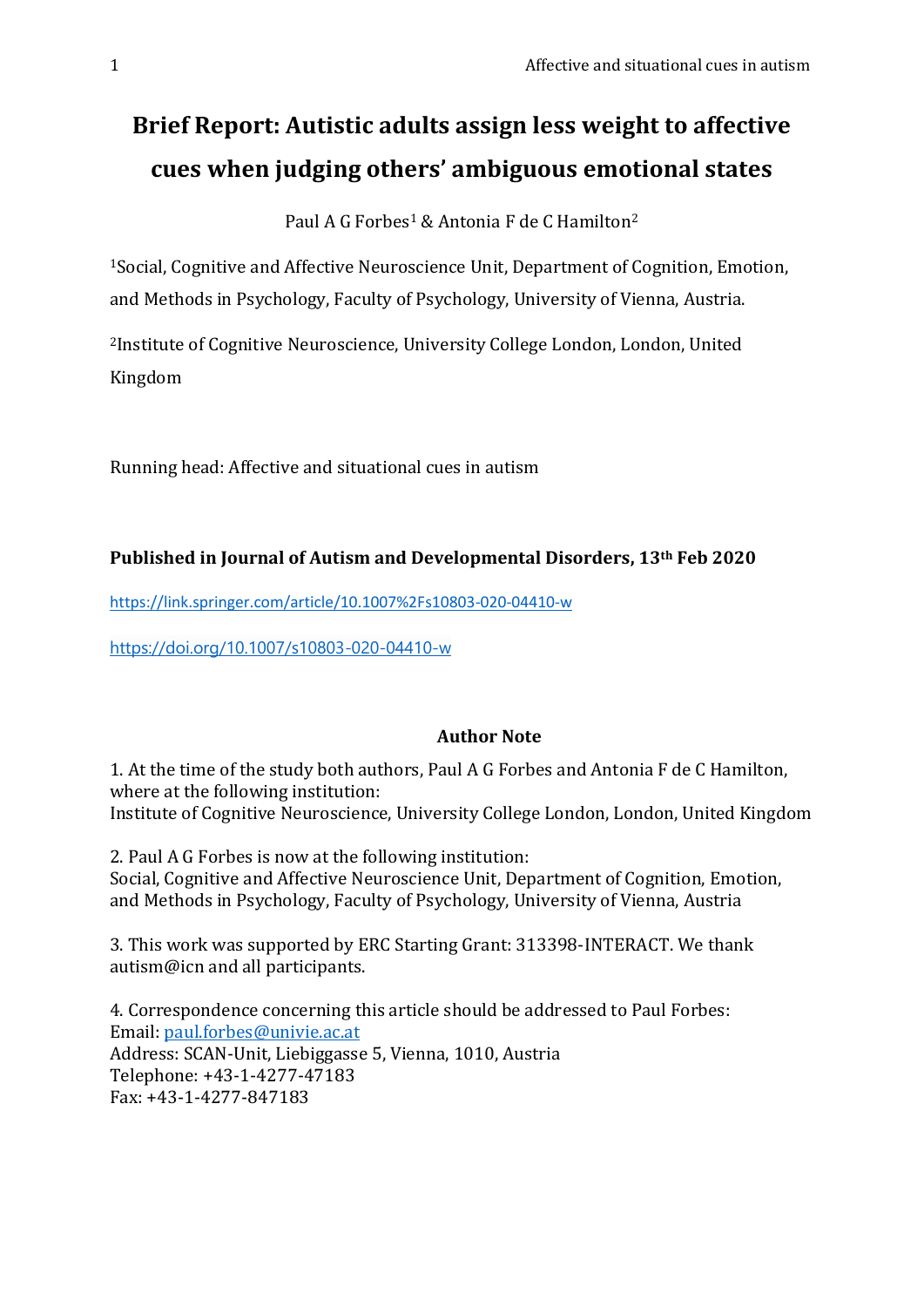## **ABSTRACT**

Understanding other people's emotional states involves integrating multiple sources of information, such as someone's smile (affective cue) with our knowledge that they have passed an exam (situational cue). We explored whether autistic adults display differences in how they integrate these cues by showing participants videos of students receiving their exams results. Our results suggest autistic adults generally perform as neurotypical participants when identifying and integrating affective and situational cues. It was only in certain unfamiliar and ambiguous social situations that autistic adults assigned less weight to affective cues compared to situational cues when judging other people's emotional states.

Key words: emotions, faces, theory of mind

Corresponding author: [paul.forbes@univie.ac.at](mailto:paul.forbes@univie.ac.at)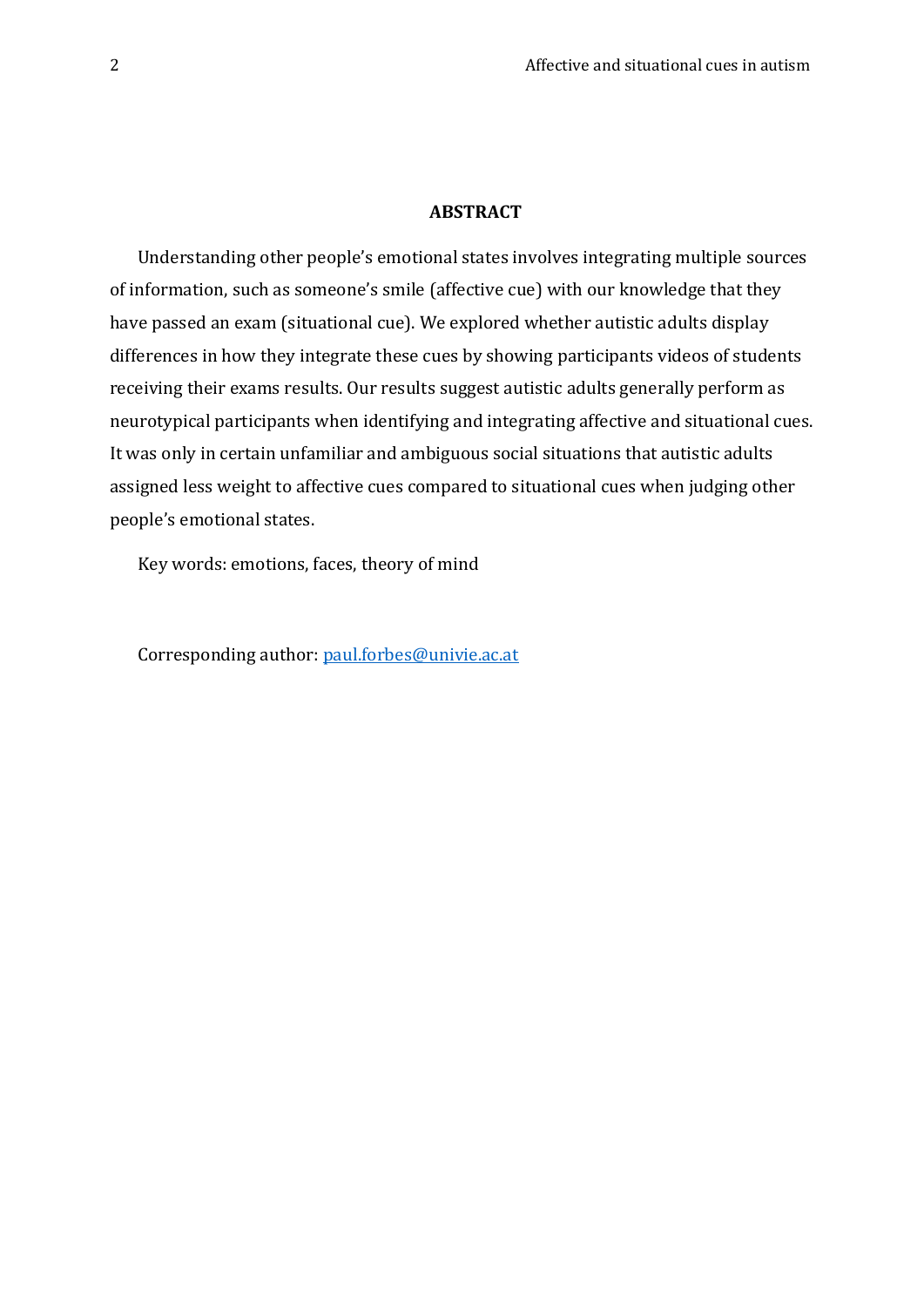#### **INTRODUCTION**

Understanding others' emotional states involves integrating multiple sources of information, such as someone's smile (affective cue) with our knowledge that they have passed an exam (situational cue). Autistic people display differences in their understanding of others' emotional states (American Psychiatric Association, 2013) which may include differences in how they integrate these situational and affective cues (Bird and Viding, 2014), especially if these two sources of information do not align (Tell and Davidson, 2015). This is what we explored in the current study.

Meta-analyses have shown that many autistic individuals can successfully identify a range of facial expressions with mean accuracy only marginally lower than neurotypical groups (Uljarevic and Hamilton, 2013). Autistic individuals can also integrate different types of affective cues, such as facial expressions with affective cues from body posture (Brewer, Biotti, Bird and Cook, 2017). Yet, we do not rely exclusively on affective cues when understanding others' emotional states. Rather, we are often privy to the situation someone finds themselves in.

Bird and Viding (2014) argued that there could be reduced attention and/or motivation towards situational and affective cues in autism (Chevallier, 2012). This results in a reduced probability of conflict arising between these different types of cues. Moreover, if there is an incongruency between affective and situational cues, autistic individuals are less effective in arbitrating between these cues and understanding others' emotional states. Tell and Davidson (2015) presented children with pictures in which the characters' facial expressions were incongruent with the situation (e.g. frowning whilst opening a present). They found that autistic children relied more on the facial expression when identifying the character's emotional state, whereas non-autistic children relied more on the situation. This suggests that there may be differences in understanding other's emotional states in autism when arbitrating between conflicting sources of information. Tell and Davidson used drawings of unambiguous facial expressions, yet, facial expressions during everyday social interactions are usually dynamic, subtle and fleeting (Motley & Camden, 1988). Thus, our study investigated how autistic adults integrated subtle and dynamic affective cues (videos of low intensity facial expressions) with situational cues (knowledge of students' exam performance). Additionally, rather than identifying the emotion, we asked participants to rate the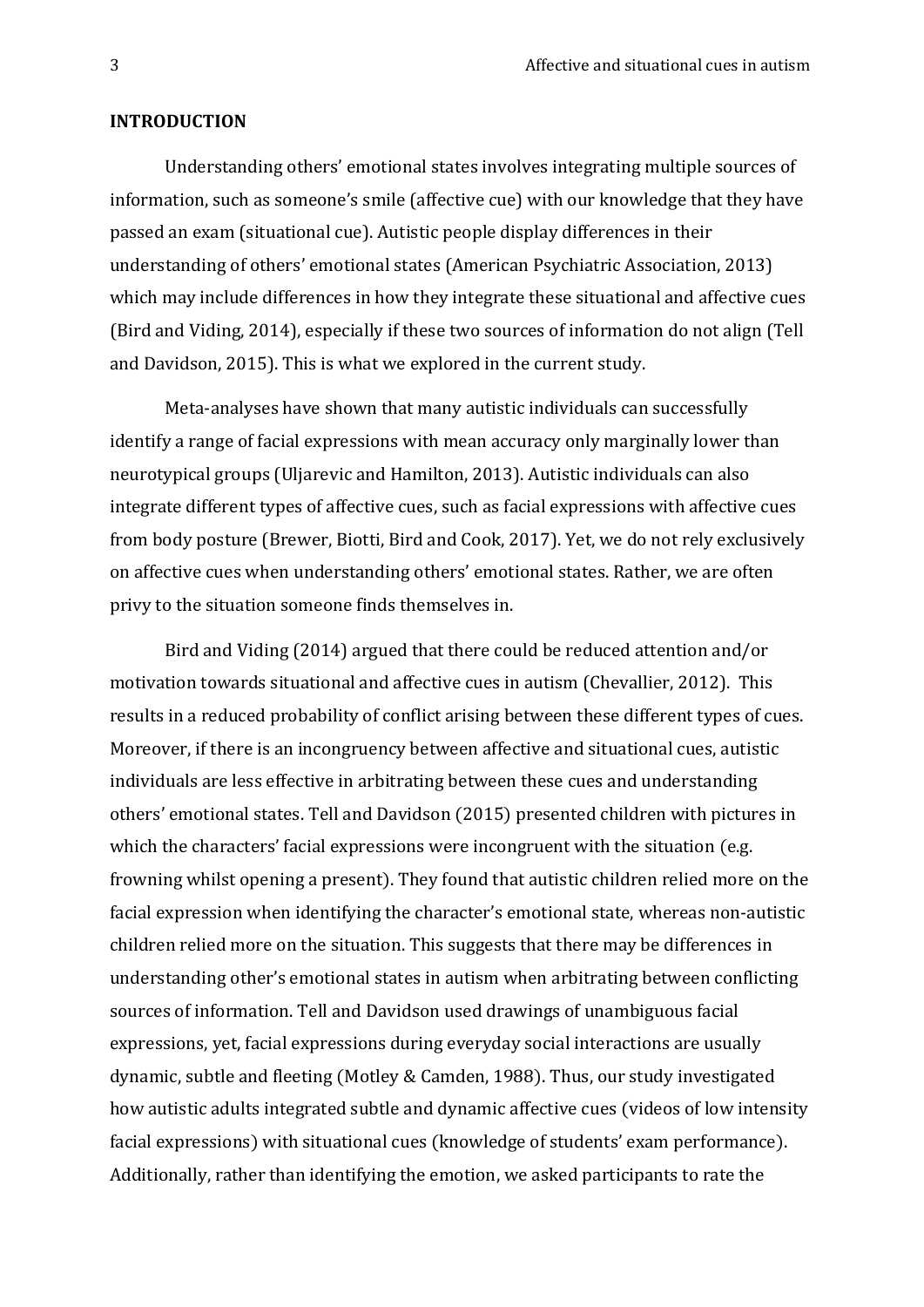intensity of the students' emotional state, thus providing a more sensitive measure of how participants weighted situational and affective cues.

| TD $(n=27)$             | Age  | <b>VIQ</b> | <b>PIQ</b> | <b>FSIQ</b> | <b>AQ</b>      |                |                |                |
|-------------------------|------|------------|------------|-------------|----------------|----------------|----------------|----------------|
| 7 female, 2 left-handed |      |            |            |             |                |                |                |                |
| Mean                    | 32   | 118        | 115        | 118         | 14             |                |                |                |
| SD                      | 11   | 10         | 14         | 12          | 6              |                |                |                |
| Max                     | 62   | 138        | 146        | 143         | 28             |                |                |                |
| Min                     | 20   | 96         | 91         | 99          | $\overline{4}$ |                |                |                |
| ASC $(n=25)$            | Age  | VIQ        | <b>PIQ</b> | <b>FSIQ</b> | $AQ^*$         | <b>ADOS</b>    |                |                |
| 5 female, 3 left-handed |      |            |            |             |                | Comm           | <b>RSI</b>     | <b>Total</b>   |
| Mean                    | 34   | 116        | 110        | 115         | 33             | 3              | 6              | 8              |
| <b>SD</b>               | 7    | 10         | 15         | 12          | 9              | $\overline{2}$ | $\overline{2}$ | 3              |
| Max                     | 54   | 135        | 132        | 136         | 48             | 9              | 11             | 17             |
| Min                     | 22   | 91         | 80         | 86          | 10             | $\mathbf{0}$   | $\overline{2}$ | $\overline{2}$ |
| <i>p</i> -value         | 0.34 | 0.40       | 0.27       | 0.30        | < .001         |                |                |                |

## **METHOD**

\*one autistic participant did not provide an AQ score

## **Participants**

28 neurotypical and 25 autistic participants were recruited from a database of autistic and neurotypical participants at the authors' institution. One neurotypical participant responded with the same rating on over 90% of trials so was removed from the final sample. This resulted in a final sample size of 27 in the neurotypical group and 25 in the autism group (Table 1). The groups were matched on age, handedness, gender, and verbal and performance IQ as measured by Wechsler Adult Intelligence Scale (WAIS-III UK; Wechsler, 1999a; WASI-II, Wechsler, 1999b). Autistic participants completed Module 4 of the Autism Diagnostic Observation Schedule (ADOS; Lord et al., 2000; ADOS-2; Lord et al. 2012): nine met the ADOS criteria for autism, ten for autism spectrum and six did not meet the classification for either autism or autism spectrum. Five of these six participants met the cut-off for an autism spectrum classification on one of the subscales and all autistic participants had a diagnosis of Asperger's Syndrome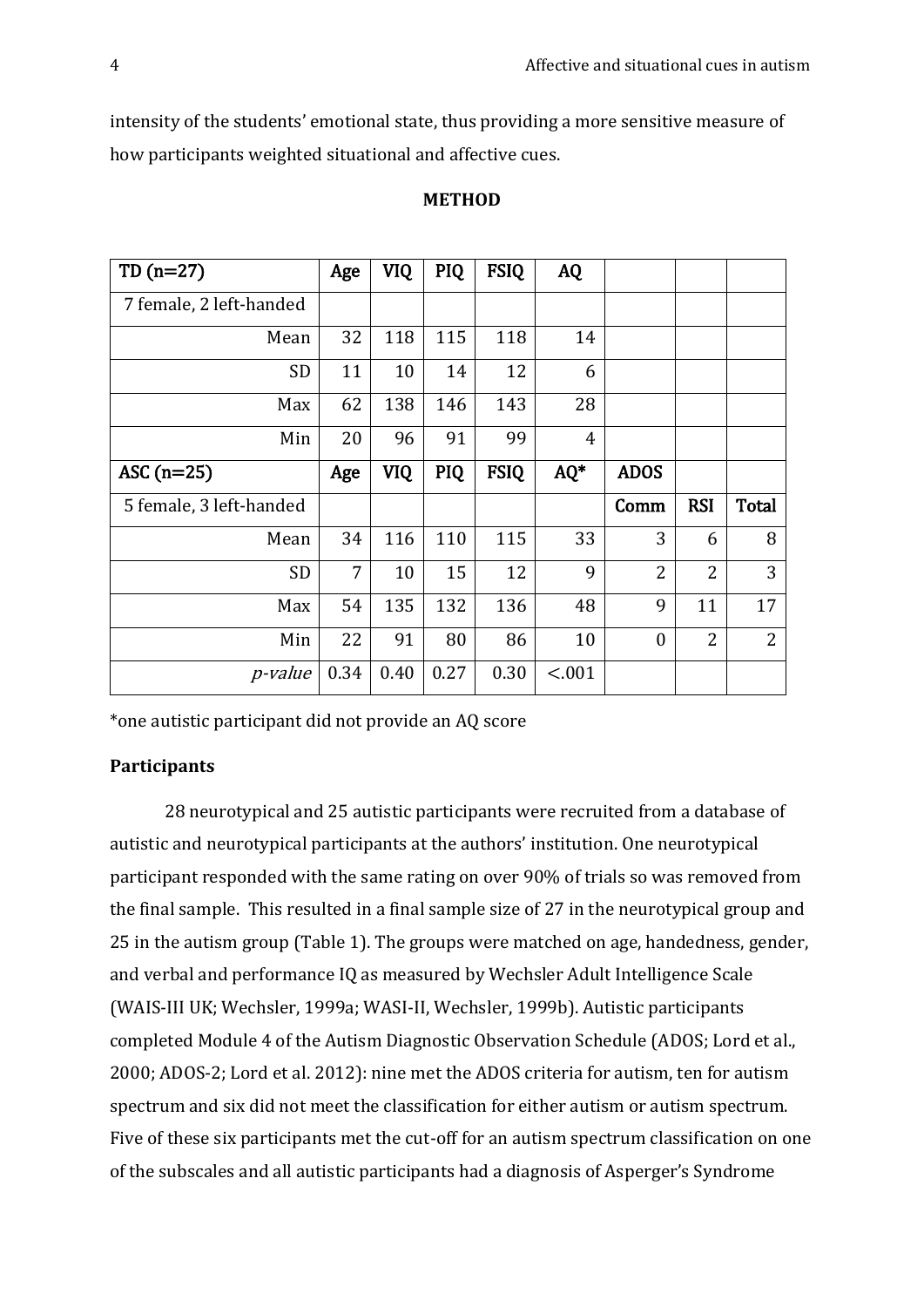(21) or Autism Spectrum Disorder (4) from an independent clinician. Three autistic participants (dyslexia, ADHD and dyspraxia) and one neurotypical participant (dyslexia) reported an additional diagnosis. Both autistic and neurotypical participants completed the Autism Quotient (Baron-Cohen et al., 2001).

## Procedure

Participants sat 60 cm from a monitor and watched students' reactions to receiving their exam results (note, the term "students" refers to the actors in the videos, not the participants). On each trial, the participants saw the student's name and the grade they expected (expected grade) followed by a short video of them opening their exam results. Participants then saw the student's reaction to their grade (emotion video) before seeing the grade they achieved (achieved grade). They were then asked, "How does the student feel?" and indicated this on a 9-point Likert scale ('extremely unhappy' to 'extremely happy'). The emotion videos were from the Amsterdam Dynamic Facial Expression Set – Bath Intensity Variations (ADFES-BIV; Wingenbach et al. 2016) a database of short videos showing a range of facial expressions at three intensities (low, medium and high). We used low intensity videos from nine different actors displaying happiness and sadness.

The students could do better than expected (e.g. expected C, achieved B), worse than expected (e.g. expected B, achieved C) or perform as expected (e.g. expected C, achieved C). Unless the student performed as expected, the difference in grade between the achieved and expected grade was always one grade. Each student did 12 exams creating a total of 108 trials presented in a pseudorandomised order across 3 blocks. Only trials during which the student performed better or worse than expected were analysed. We included the 'as expected' trials to increase ecological validity, as participants would have found it unusual if none of the students ever achieved their expected grade. Moreover, if there were only ever two outcomes following the expected grade (i.e. better or worse), this would have made the catch trials much easier for participants. Catch trials followed 27 of the trials and participants indicated what grade the student expected, achieved and whether they displayed a positive or negative facial expression.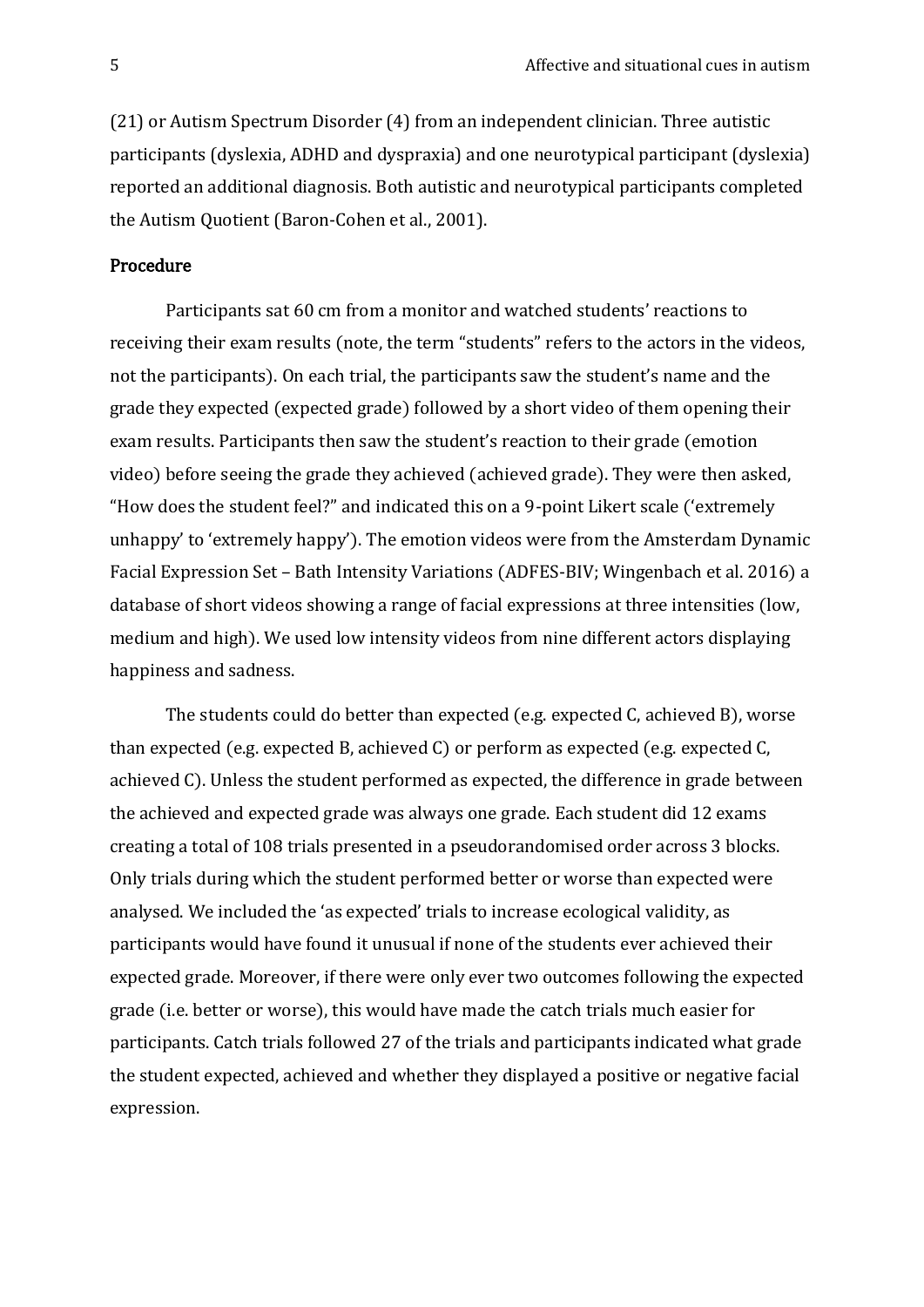#### RESULTS

Participants' ratings of the students' emotional state were subject to a repeated measures ANOVA with emotion (happy, sad), expectancy (better, worse) as factors.

### Neurotypical

Neurotypical participants showed a main effect of emotion  $(F_{1, 26}=109.8, p<0.001,$  $\eta_p^2$  = 0.809), with ratings higher for happy (mean[SD]=4.24[0.366]) compared to sad (3.28[0.386]) emotional expressions (95%CI: 0.778, 1.158). There was a main effect of expectancy ( $F_{1, 26}$ =31.43, p<0.001,  $\eta_p^2$  = 0.547), with higher ratings when students did better (4.33[0.668]) compared to worse (3.188[0.532]) than expected (95%CI: 0.724, 1.562). The interaction between emotion and expectancy was not significant ( $p > 0.81$ ).

## **Autism**

Autistic participants showed a main effect of emotion ( $F_{1,24}=34.02$ , p<0.001,  $\eta_{p}^{2}$  = 0.586), with ratings higher for happy (4.17[0.407]) compared to sad (3.36[0.547]) emotional expressions (95%CI: 0.525, 1.098). There was a main effect of expectancy  $(F_1,$  $_{24}$ =30.37, p<0.001,  $\eta_{p}^2$  = 0.559), with higher ratings when students did better (4.42[0.750]) compared to worse (3.10[0.612]) than expected (95%CI: 0.824, 1.811). The interaction between emotion and expectancy was also significant  $(F_{1, 24}=5.51)$ ,  $p=0.028$ ,  $\eta_p^2 = 0.187$ ). When students did better than expected, the difference between the ratings when students displayed a happy compared to sad facial expression was 0.700[0.648], whereas this difference was 0.922[0.810] when students did worse than expected (t<sub>24</sub>=2.35,  $p=0.027$ , 95%CI: 0.028, 0.417).

## **Group comparison**

To compare differences between the groups, we included group (autism/neurotypical) as a between-subject factor in the model. This revealed a main effect of emotion ( $F_{1, 50}$ =116.8, p<0.001,  $\eta_p^2$  = 0.696), with ratings higher for happy (4.207[0.385]) compared to sad (3.315[0.467]) emotional expressions (95%CI: 0.728, 1.058). There was a main effect of expectancy ( $F_{1,50} = 61.91$ , p<0.001,  $\eta_p^2 = 0.552$ ), with higher ratings when students did better (4.375[0.703]) compared to worse (3.147[0.568]) than expected (95%CI: 0.916, 1.539). The interaction between emotion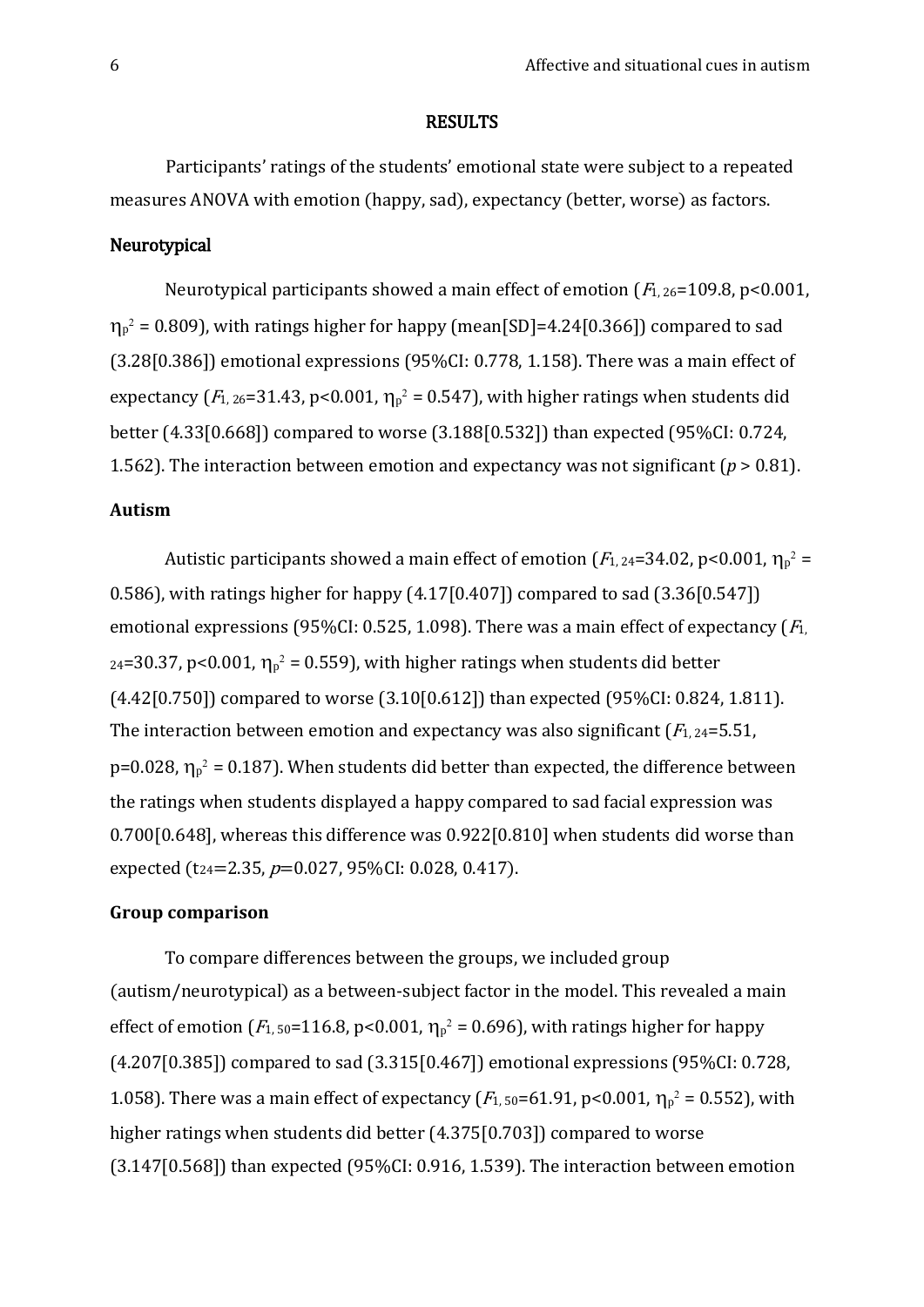and expectancy was significant ( $F_{1,50}$ =4.186, p=0.046,  $\eta_p^2$  = 0.073). When students did better than expected, the difference between the ratings when students displayed a happy compared to sad facial expression was 0.834(0.588), whereas this difference was 0.951(0.669) when students did worse than expected ( $t_{51}=1.96$ ,  $p=0.055$ , 95%CI: -0.0027, 0.236).

The three-way interaction between emotion, expectancy and group showed a trend towards significance ( $F_{1,50}=3.098$ , p=0.084,  $\eta_p^2 = 0.054$ ). This was driven by the significant emotion x expectancy interaction in the autistic group, which was absent in the neurotypical group. To explore this potential group difference further, we separated the data into trials where students did better than expected (left panel of Fig 1) and those where they did worse than expected (right panel of Fig 1). For each participant, we examined the difference in rating between seeing a happy and sad facial expression in this condition, to test how much influence the facial expression had on the emotion judgement task. For 'better-than-expected' trials in the neurotypical group, the mean (SD) difference was 0.959 (0.508) compared to 0.700 (0.648) in the autistic group and this effect showed a trend towards significance (t<sub>50</sub>=1.61,  $p=0.114$ , 95%CI: -0.064, 0.582). One autistic participant showed a difference of 2.389 between these two conditions (Figure 1), which was over 2.5 SDs from the group average. Removal of this outlier produced a mean of 0.620 (0.556) in the autistic group and revealed a significant difference between the groups ( $t_{49}$ =2.21,  $p$ =0.032, 95%CI: 0.030, 0.629). For 'worsethan-expected' trials, the mean (SD) difference in the neurotypical group was 0.977 (0.520) and in the autistic group it was 0.922 (0.810. This difference was not significant (*p*>0.76). Finally, the interaction between emotion and group (*p*>0.34), and, expectancy and group (*p*>0.57) were not significant.

## Catch Trials

There were no significant differences between the autistic and neurotypical participants in how accurate they were at recalling the achieved and expected grades or the valence of the facial expressions (Table 2). For the emotion identification task, participants made 27 binary choices (positive or negative). A permutation test revealed that the 5% cut off for performing above chance was 66.7%. On average, neither autistic nor neurotypical participants performed above this cut off and there were also no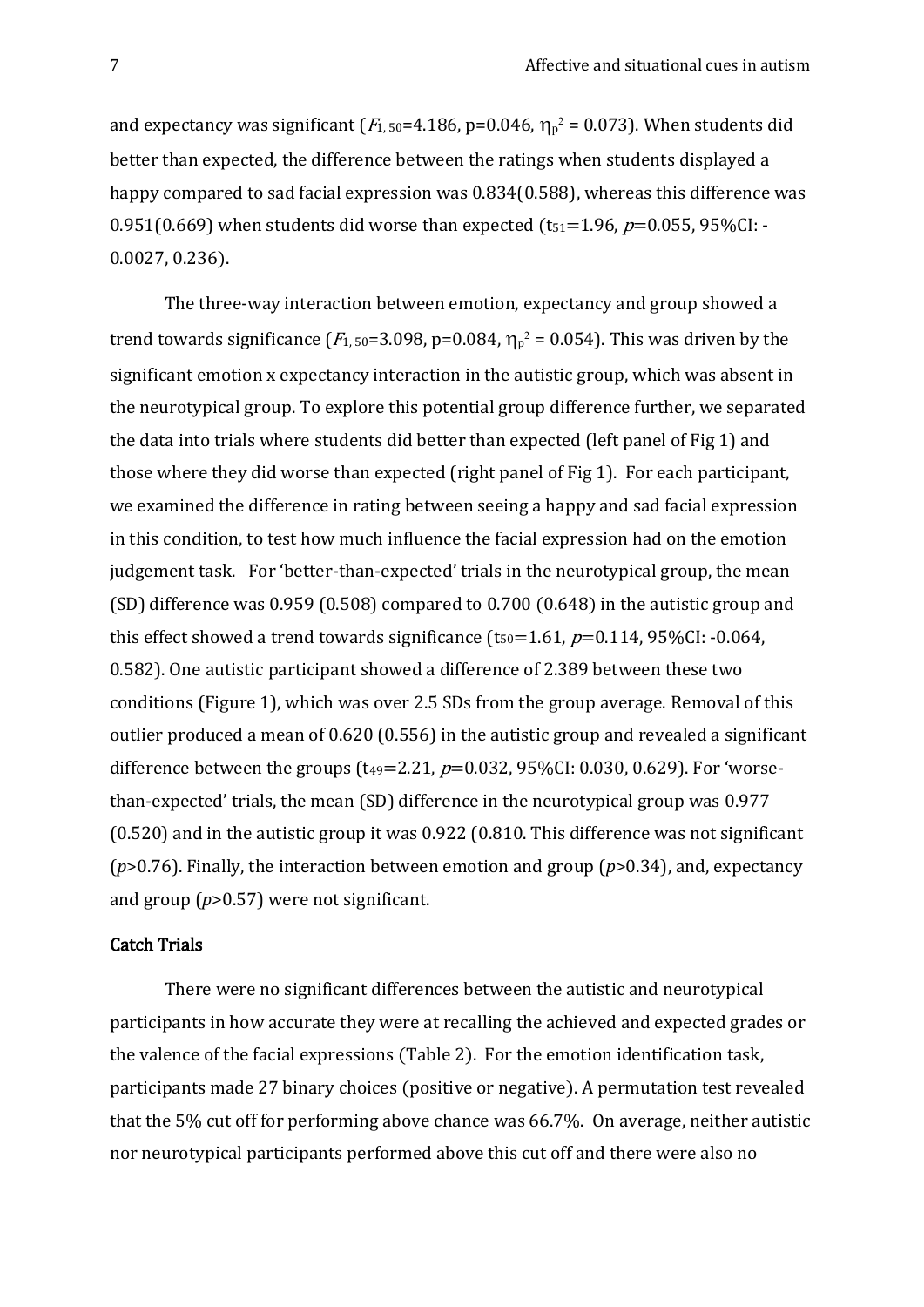significant differences in how many autistic (7) compared to neurotypical (10) participants performed above this cut-off  $[X^2 = 0.628, p = 0.428]$ .

| % correct | Neurotypical $(n=27)$ | Autism      |                              |  |  |
|-----------|-----------------------|-------------|------------------------------|--|--|
|           |                       |             | $\boldsymbol{p}$<br>$(n=25)$ |  |  |
| Achieved  |                       | 85.3        | 0.295                        |  |  |
|           | 88.8 (9.83)           |             | (13.3)                       |  |  |
| Expected  | 93.42 (7.22)          | 91.9 (8.49) | 0.476                        |  |  |
| Emotion   | 66.26 (8.68)          | 63.1(12.1)  | 0.285                        |  |  |

Table 2. Mean and SD for the catch trials for each group

Figure 1. The difference in rating between the happy and sad condition when students did better and worse than expected. The mean for each participant is represented by a blue (neurotypical) or red (autistic) dot. The white dot and black lines show the overall means and SDs.

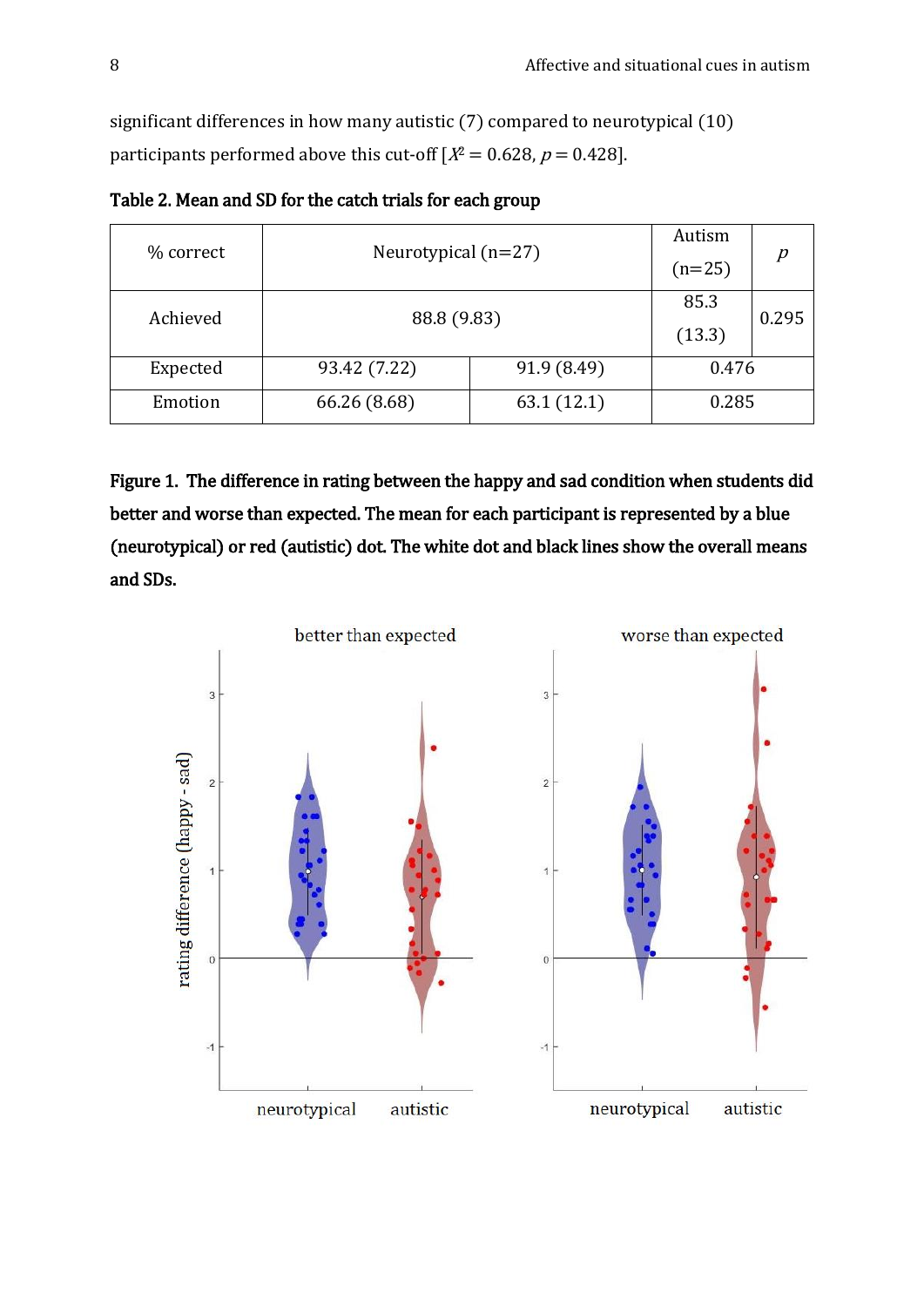#### **DISCUSSION**

Autistic adults and a matched neurotypical group rated how happy students were after receiving their exams results. On each trial, participants saw the grade the student expected to achieve, their emotional reaction followed by the grade they achieved. Both autistic and neurotypical participants used students' grades and emotional reactions to inform their ratings of the students' emotional state. Both groups rated the students as happier when they did better than expected and showed positive facial expressions. However, autistic and neurotypical participants sometimes differed in how much weight they assigned to affective and situational cues. In particular, when students did better than expected, the facial expression displayed by the student had a greater impact on neurotypical participants' ratings than those of autistic participants. Thus, autistic individuals may sometimes assign less weight to affective cues compared to situational cues when judging others' emotional states.

Our findings support studies showing that autistic individuals can identify and use a range of cues when judging others' emotional states (Uljarevic and Hamilton, 2013; Brewer et al., 2017). However, autistic participants showed some subtle differences in how they integrated affective cues with situational cues (Bird and Viding 2014). The differences between the autistic and neurotypical participants were restricted to trials in which students did better than expected. When students did worse than expected, the presence of a sad, compared to happy, facial expression had a comparable effect on the ratings of both groups. A possible explanation for this difference, is that there is a social norm to "put on a brave face" when things turn out worse than expected. However, situations in which someone looks sad when things turned out *better* than expected are less common. Thus, our findings broadly support Bird and Viding's (2014) proposal that there are differences in autism when integrating conflicting affective and situational cues. However, these differences are not pervasive and may be restricted to less frequent and more ambiguous social situations.

Our findings could have implications for eyewitness testimonies from autistic individuals. A review on this topic argued autistic people show "marked abnormalities in emotional behaviours and do not process emotional stimuli such as faces and social scenes in the same way that typical individuals do" (Maras and Bowler, 2014; p. 2685). Our data do not support such a strong claim. The autistic adults involved in our study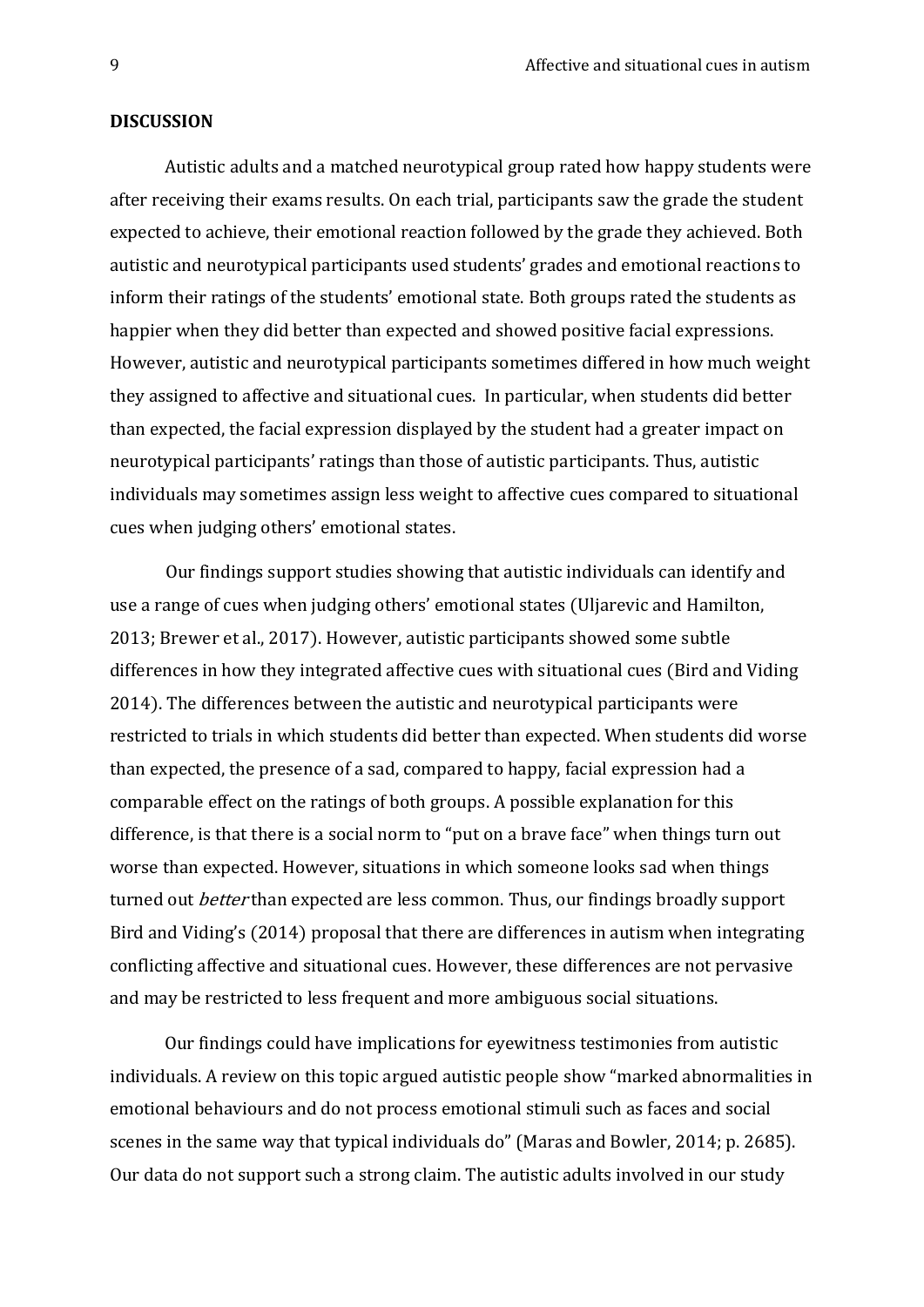were able to integrate affective and situational cues when judging the emotional states of others, and their performance was largely comparable to neurotypical participants. If differences do exist in judging the emotional states of others, they are likely to be subtle in nature and restricted to unusual or unfamiliar social situations. It is important to note, however, that the participants involved in our study all had average or above average IQ. Yet, approximately half of autistic people have developmental delays in global cognitive functioning (< 70 IQ; Baird et al., 2006; Mpaka et al., 2016; O'Brien and Pearson, 2004). Thus, further studies with larger and more diverse samples are required to examine whether our findings generalise to the autistic population as a whole.

To conclude, our results suggests autistic adults generally perform as neurotypical participants when identifying and integrating affective and situational cues. It is only in certain unfamiliar and ambiguous situations, that autistic adults may assign less weight to affective cues when judging others' emotional states.

#### COMPLICANCE WITH ETHICAL STANDARDS

The authors declare no conflicts of interest. All procedures were approved by the local Research Ethics Committee and were in accordance with the Declaration of Helsinki. Informed consent was obtained from all participants in the study.

#### **REFERENCES**

- American Psychiatric Association (5th ed.). (2013). *Diagnostic and statistical manual of mental disorders*. Arlington, VA: American Psychiatric Publishing.
- S. Baron-Cohen, S. Wheelwright, R. Skinner, J. Martin & E. Clubley, (2001). The Autism Spectrum Quotient (AQ): Evidence from Asperger Syndrome/High Functioning Autism, Males and Females, Scientists and Mathematicians. *Journal of Autism and Developmental Disorders*, *31*, 5-17
- Baird, G., Simonoff, E., Pickles, A., Chandler, S., Loucas, T., Meldrum, D., et al. (2006). Prevalence of disorders of the autism spectrum in a population cohort of children in South Thames: The special needs and autism project (SNAP). *Lancet, 368*, 210–215.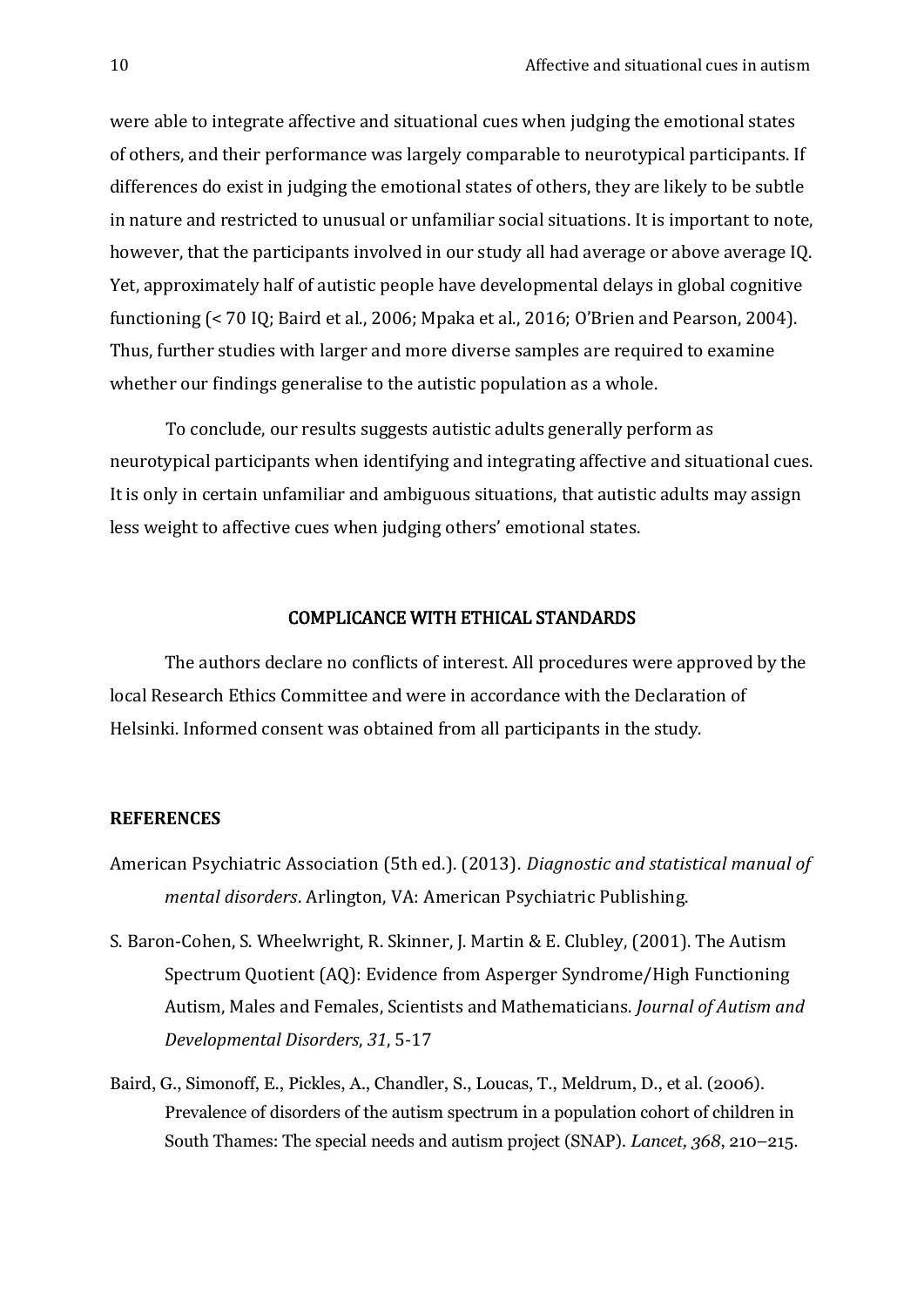- Bird, G., & Viding, E. (2014). The self to other model of empathy: providing a new framework for understanding empathy impairments in psychopathy, autism, and alexithymia. *Neuroscience & Biobehavioral Reviews, 47*, 520-532.
- Brewer, R., Biotti, F., Bird, G., & Cook, R. (2017). Typical integration of emotion cues from bodies and faces in Autism Spectrum Disorder. *Cognition*, 165, 82-87.
- Lord, C., Risi, S., Lambrecht, L., Cook, E. H., Jr., Leventhal, B. L., DiLavore, P. C., & Rutter, M. (2000). The Autism Diagnostic Observation Schedule–Generic: A standard measure of social and communication deficits associated with the spectrum of autism. *Journal of Autism and Developmental Disorders, 30*(3), 205–223.
- Lord, C., Rutter, M., DiLavore, P. C., Risi, S., Gotham, K., & Bishop, S. L. (2012). *Autism Diagnostic Observation Schedule: ADOS-2*. Los Angeles, CA: Western Psychological Services.
- Maras, K. L., & Bowler, D. M. (2014). Eyewitness testimony in autism spectrum disorder: A review. Journal of Autism and Developmental Disorders, 44(11), 2682-2697.
- Motley, M. T., & Camden, C. T. (1988). Facial expression of emotion: A comparison of posed expressions versus spontaneous expressions in an interpersonal communication setting. *Western Journal of Communication*, *52*(1), 1-22.
- Mpaka, D. M., Okitundu, D. L. E. A., Ndjukendi, A. O., N'situ, A. M., Kinsala, S. Y., Mukau, J. E., ... & Steyaert, J. (2016). Prevalence and comorbidities of autism among children referred to the outpatient clinics for neurodevelopmental disorders. The Pan African Medical Journal, 25.

O'Brien, G., & Pearson, J. (2004). Autism and learning disability. *Autism*, 8(2), 125-140.

- Tell, D., & Davidson, D. (2015). Emotion recognition from congruent and incongruent emotional expressions and situational cues in children with autism spectrum disorder. *Autism*, *19*(3), 375-379.
- Uljarevic, M., & Hamilton, A. (2013). Recognition of emotions in autism: a formal metaanalysis. *Journal of autism and developmental disorders, 43*(7), 1517-1526.
- Wechsler, D. (1999a). *Wechsler adult intelligence scale* (3rd ed.). London, UK: Psychological Corporation.